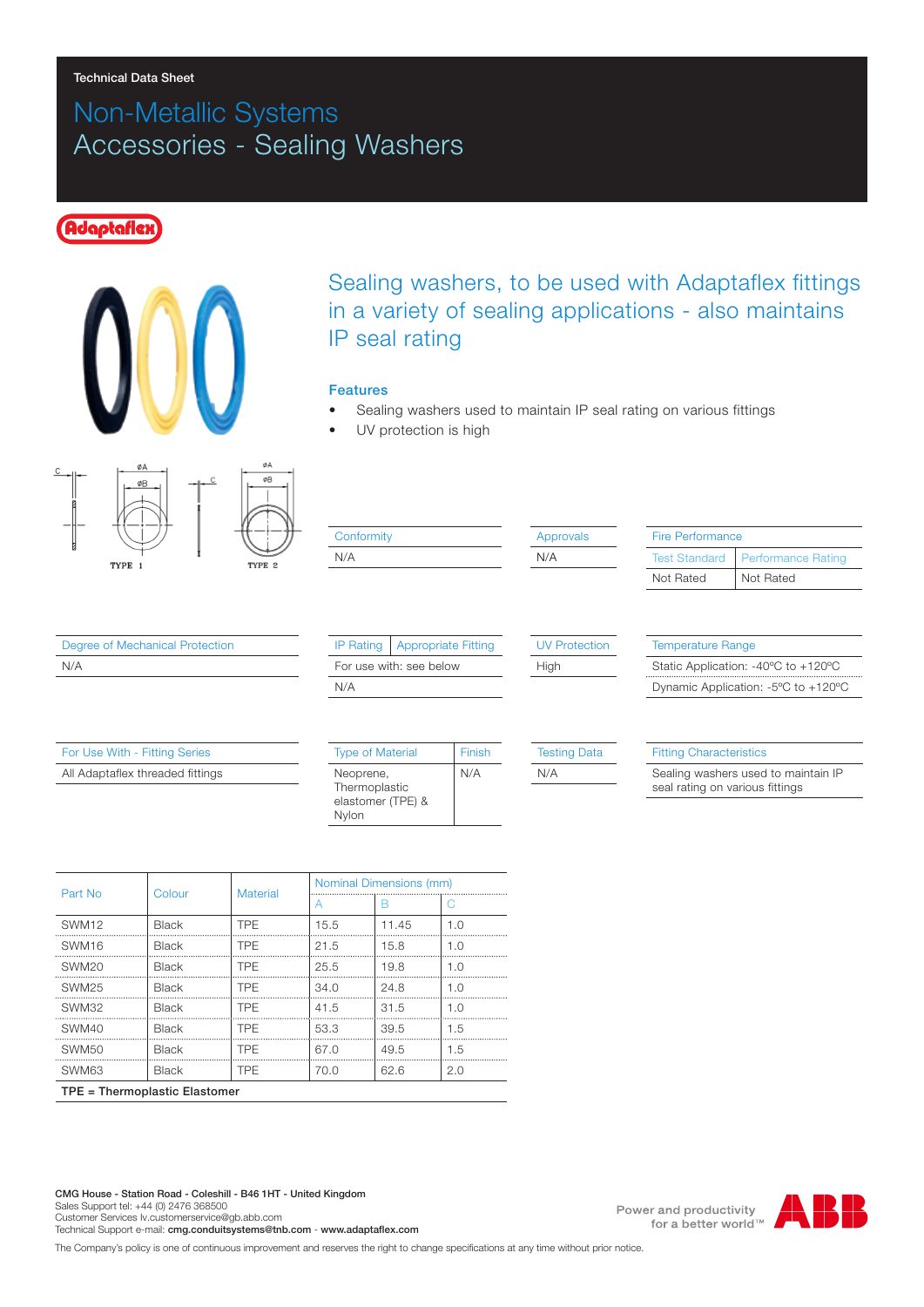# Non-Metallic Systems Accessories - Sealing Washers

## Adaptaflex

| <b>Metric Dimensional Data</b> |              |                 |                         |      |     |  |
|--------------------------------|--------------|-----------------|-------------------------|------|-----|--|
| Part No                        | Colour       | <b>Material</b> | Nominal Dimensions (mm) |      |     |  |
|                                |              |                 | A                       | В    | С   |  |
| SWM16NY                        | Yellow       | Nylon           | 21.5                    | 15.8 | 1.0 |  |
| SWM20NY                        | Yellow       | Nylon           | 25.5                    | 19.8 | 1.0 |  |
| SWM25NY                        | Yellow       | Nylon           | 34.0                    | 24.8 | 1.0 |  |
| SWM32NY                        | Yellow       | Nylon           | 41.5                    | 31.5 | 1.0 |  |
| SWM40NY                        | Yellow       | Nylon           | 53.3                    | 39.5 | 1.5 |  |
| SWM50NY                        | Yellow       | Nylon           | 67.0                    | 49.5 | 1.5 |  |
| SWM63NB                        | Yellow       | Nylon           | 70.0                    | 62.6 | 2.0 |  |
| SWM16NB                        | Blue         | Nylon           | 21.5                    | 15.8 | 1.0 |  |
| SWM20NB                        | Blue         | Nylon           | 25.5                    | 19.8 | 1.0 |  |
| SWM25NB                        | Blue         | Nylon           | 34.0                    | 24.8 | 1.0 |  |
| SWM32NB                        | Blue         | Nylon           | 41.5                    | 31.5 | 1.0 |  |
| SWM40NB                        | <b>Blue</b>  | Nylon           | 53.3                    | 39.5 | 1.5 |  |
| SWM50NB                        | Blue         | Nylon           | 67.0                    | 49.5 | 1.5 |  |
| SWM63NB                        | Blue         | Nylon           | 70.0                    | 62.6 | 2.0 |  |
| SWM16NBL                       | <b>Black</b> | Nylon           | 21.5                    | 15.8 | 1.0 |  |
| SWM20NBL                       | <b>Black</b> | Nylon           | 25.5                    | 19.8 | 1.0 |  |
| SWM25NBL                       | <b>Black</b> | Nylon           | 34.0                    | 24.8 | 1.0 |  |
| SWM32NBL                       | <b>Black</b> | Nylon           | 41.5                    | 31.5 | 1.0 |  |
| SWM40NBL                       | <b>Black</b> | Nylon           | 53.3                    | 39.5 | 1.5 |  |
| SWM50NBL                       | <b>Black</b> | Nylon           | 67.0                    | 49.5 | 1.5 |  |
| SWM63NBL                       | <b>Black</b> | Nylon           | 70.0                    | 62.6 | 2.0 |  |

| <b>PG Dimensional Data</b> |              |                 |                         |      |     |  |
|----------------------------|--------------|-----------------|-------------------------|------|-----|--|
| Part No                    | Colour       | <b>Material</b> | Nominal Dimensions (mm) |      |     |  |
|                            |              |                 |                         | в    | C   |  |
| SWPG07                     | Black        | Neoprene        | 15.2                    | 12.0 | 1.5 |  |
| SWPG09                     | <b>Black</b> | Neoprene        | 19.0                    | 14.8 | 1.5 |  |
| SWPG11                     | <b>Black</b> | Neoprene        | 21.8                    | 18.2 | 1.5 |  |
| SWPG <sub>13</sub>         | <b>Black</b> | Neoprene        | 23.3                    | 20.0 | 1.5 |  |
| SWPG <sub>16</sub>         | <b>Black</b> | Neoprene        | 26.8                    | 21.8 | 1.5 |  |
| SWPG <sub>21</sub>         | <b>Black</b> | Neoprene        | 35.7                    | 27.9 | 1.5 |  |
| SWPG <sub>29</sub>         | <b>Black</b> | Neoprene        | 41.7                    | 36.3 | 1.5 |  |
| SWPG36                     | Black        | Neoprene        | 53.3                    | 46.1 | 2.0 |  |
| SWPG42                     | Black        | Neoprene        | 61.0                    | 53.2 | 2.0 |  |
| SWPG48                     | <b>Black</b> | Neoprene        | 67.0                    | 58.6 | 2.0 |  |

Power and productivity<br>for a better world<sup>™</sup>



The Company's policy is one of continuous improvement and reserves the right to change specifications at any time without prior notice.